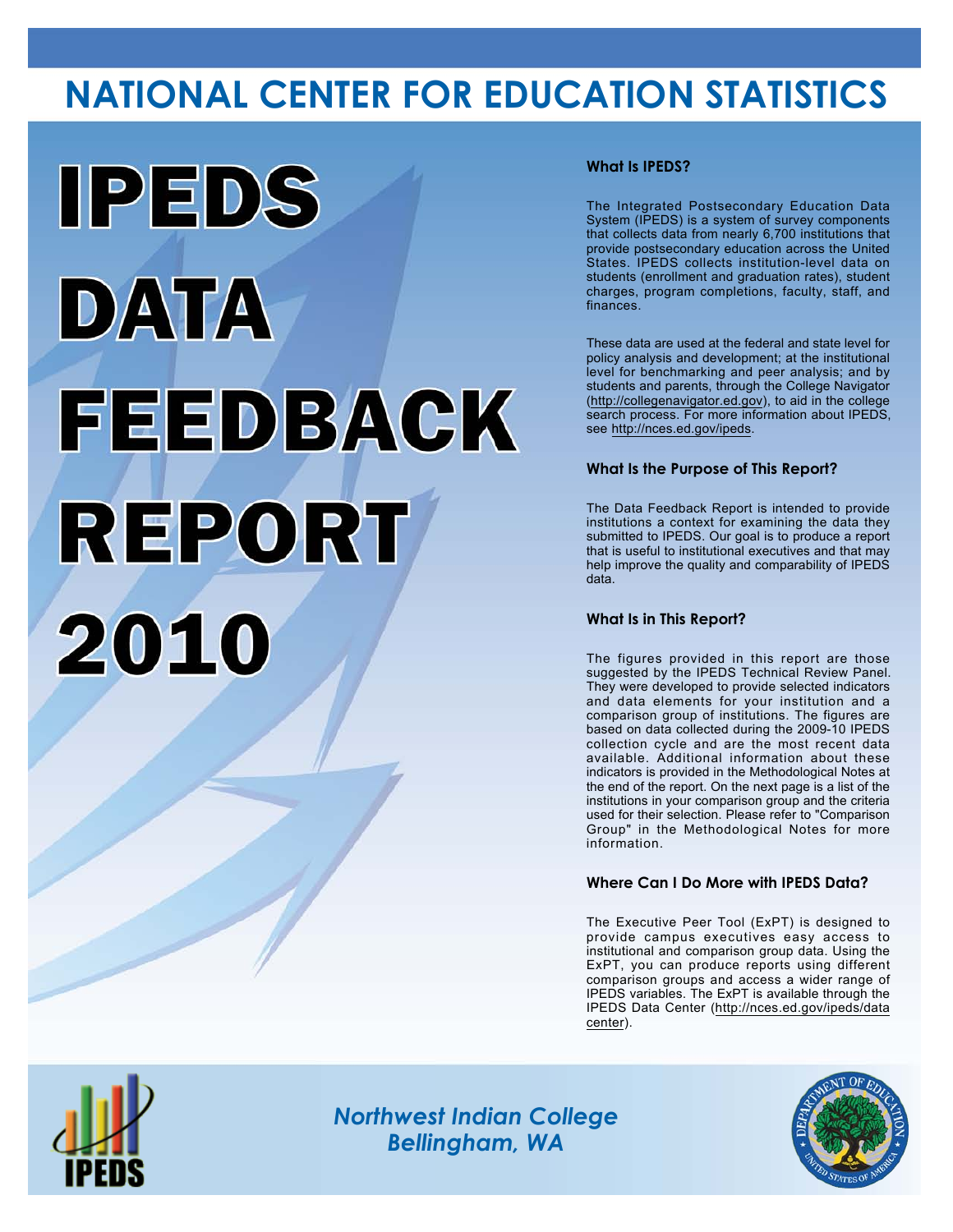# **COMPARISON GROUP**

Comparison group data are included to provide a context for interpreting your institution's statistics. If your institution did not define a Custom Comparison Group for this report by July 14, NCES selected a comparison group for you based on the institutional characteristics detailed immediately above the listing of the comparison group institutions. (If the Carnegie Classification of Institutions of Higher Education was used as an institutional characteristic in the definition of a comparison group, the 2005 Basic version was used.) The comparison group used in this report may not reflect your institution's peer group, or you may wish to compare your institution to other groups. The Executive Peer Tool (ExPT) [\(http://nces.ed.gov/ipeds/datacenter/\)](http://nces.ed.gov/ipeds/datacenter/) can be used to reproduce the figures in this report using different peer groups.

Using some of your institution's characteristics, a group of comparison institutions was selected for you. The characteristics include Carnegie Classification of Tribal Colleges. This comparison group includes the following 30 institutions:

- Bay Mills Community College (Brimley, MI)
- Blackfeet Community College (Browning, MT)
- Cankdeska Cikana Community College (Fort Totten, ND)
- Chief Dull Knife College (Lame Deer, MT)
- College of Menominee Nation (Keshena, WI)
- Dine College (Tsaile, AZ)
- Fond du Lac Tribal and Community College (Cloquet, MN)
- Fort Belknap College (Harlem, MT)
- Fort Berthold Community College (New Town, ND)
- Fort Peck Community College (Poplar, MT)
- Haskell Indian Nations University (Lawrence, KS)
- Institute of American Indian and Alaska Native Culture (Santa Fe, NM)
- Lac Courte Oreilles Ojibwa Community College (Hayward, WI)
- Leech Lake Tribal College (Cass Lake, MN)
- Little Big Horn College (Crow Agency, MT)
- Little Priest Tribal College (Winnebago, NE)
- Navajo Technical College (Crownpoint, NM)
- Nebraska Indian Community College (Macy, NE)
- Oglala Lakota College (Kyle, SD)
- Saginaw Chippewa Tribal College (Mount Pleasant, MI)
- Salish Kootenai College (Pablo, MT)
- Sinte Gleska University (Mission, SD)
- Sisseton Wahpeton College (Sisseton, SD)
- Sitting Bull College (Fort Yates, ND)
- Southwestern Indian Polytechnic Institute (Albuquerque, NM)
- Stone Child College (Box Elder, MT)
- Tohono O'Odham Community College (Sells, AZ)
- Turtle Mountain Community College (Belcourt, ND)
- United Tribes Technical College (Bismarck, ND)
- White Earth Tribal and Community College (Mahnomen, MN)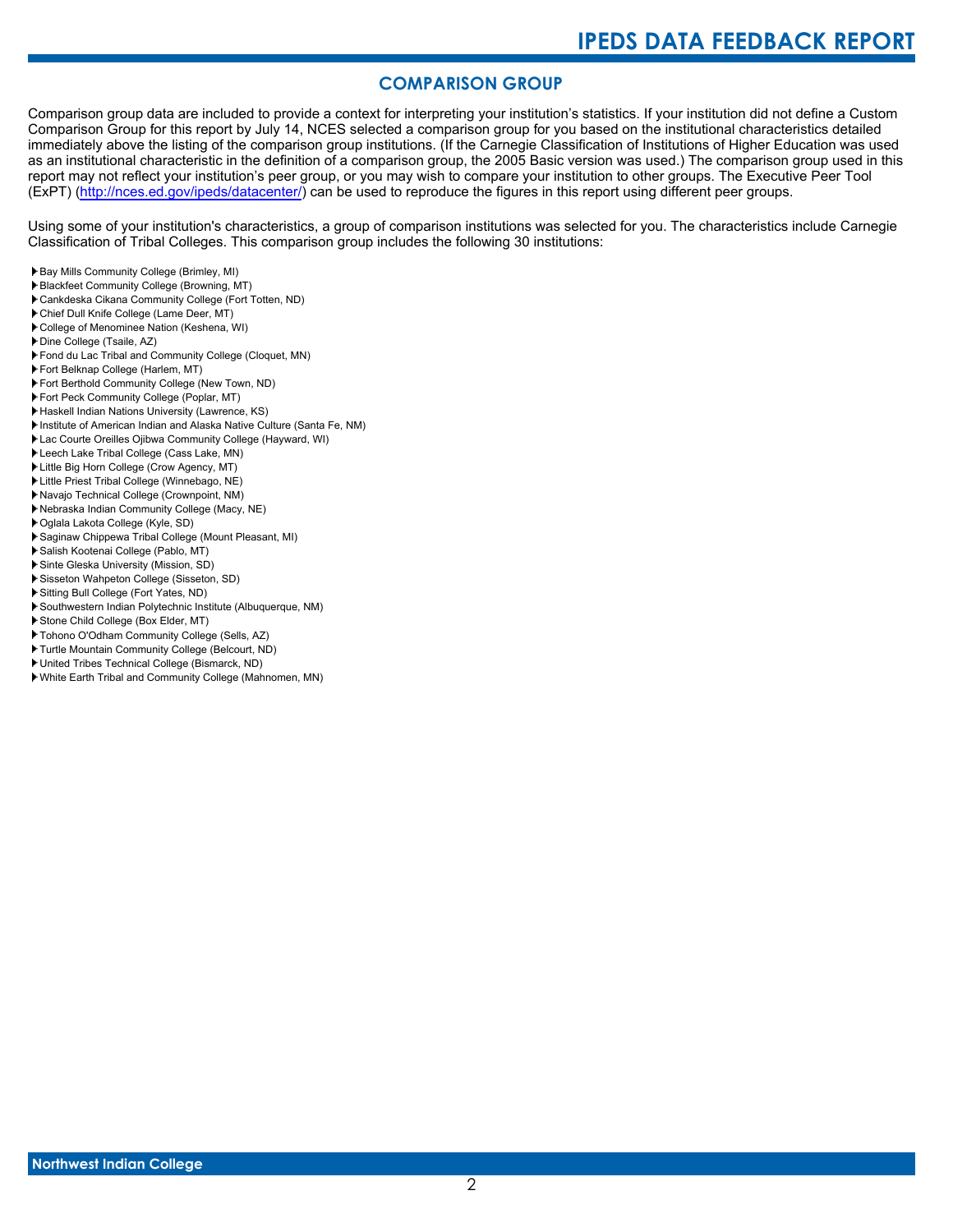#### **Figure 1. Percent of all students enrolled, by race/ethnicity and percent of students who are women: Fall 2009**



#### **The Comparison Group Median (N=30)** Comparison Group Median (N=30)

NOTE: For this survey year, institutions could report race and ethnicity using both 1977 (old) and 1997 (new) Office of Management and Budget categories. Categories shown in<br>this figure are derived by adding comparable cat **information about disaggregation of data by race and ethnicity, please see the Methodological Notes at the end of this report. Median values for the comparison group will not add to 100 percent. See "Use of Median Values for Comparison Group" in the Methodological Notes at the end of this report for how median values are determined. N is the number of institutions in the comparison group.**

**SOURCE: U.S. Department of Education, National Center for Education Statistics, Integrated Postsecondary Education Data System (IPEDS): Spring 2010, Fall Enrollment component.**

#### **Figure 2. Unduplicated 12-month headcount of all students and of undergraduate students (2008-09), total FTE enrollment (2008-09), and full- and part-time fall enrollment (Fall 2009)**



**The Comparison Group Median (N=30)** Comparison Group Median (N=30)

**NOTE: For details on calculating full-time equivalent (FTE) enrollment, see Calculating FTE in the Methodological Notes at the end of this report. Total headcount, FTE, and full- and part-time fall enrollment include both undergraduate and postbaccalaureate students, when applicable. N is the number of institutions in the comparison group.**

**SOURCE: U.S. Department of Education, National Center for Education Statistics, Integrated Postsecondary Education Data System (IPEDS): Fall 2009, 12-month Enrollment component and Spring 2010, Fall Enrollment component.**

#### **Figure 3. Number of degrees awarded, by level: 2008-09**



**NOTE: For additional information about postbaccalaureate degree levels, see the Methodology Notes. N is the number of institutions in the comparison group. SOURCE: U.S. Department of Education, National Center for Education Statistics, Integrated Postsecondary Education Data System (IPEDS): Fall 2009, Completions component.**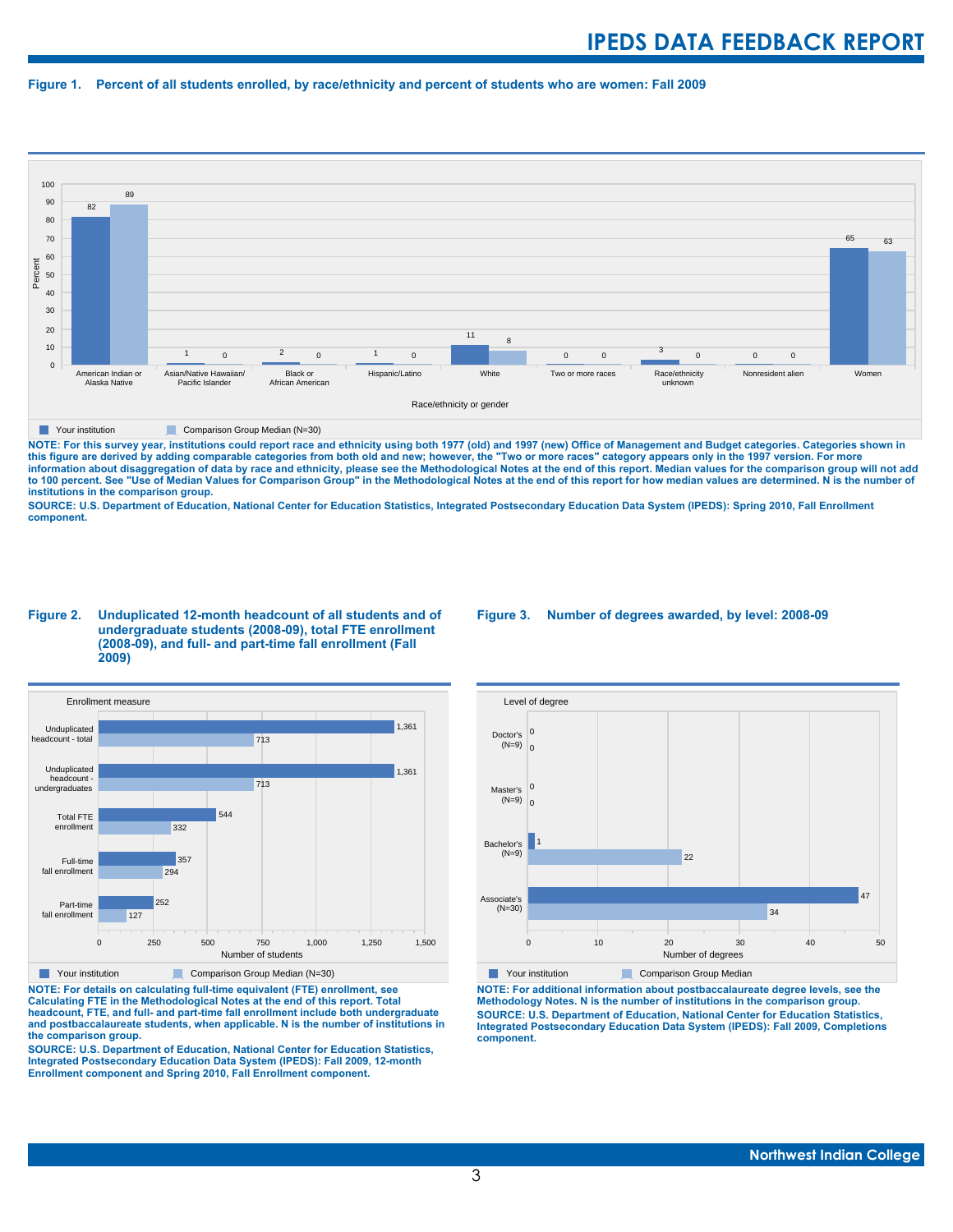**Figure 4. Academic year tuition and required fees for full-time, first-time, degree/certificate-seeking undergraduates: 2006-07--2009-10**



**NOTE: The tuition and required fees shown here are the lowest reported from the categories of in-district, in-state, and out-of-state. N is the number of institutions in the comparison group.**

**SOURCE: U.S. Department of Education, National Center for Education Statistics, Integrated Postsecondary Education Data System (IPEDS): Fall 2009, Institutional Characteristics component.**

#### **Figure 5. Average net price of attendance for full-time, first-time, degree/certificate-seeking undergraduate students receiving grant or scholarship aid: 2006-07--2008-09**



**NOTE: Average net price is for full-time, first-time, degree/certificate-seeking undergraduate students and is generated by subtracting the average amount of federal, state/local government, and institutional grant and scholarship aid from the total cost of attendance. Total cost of attendance is the sum of published tuition and required fees, books and supplies, and the weighted average room and board and other expenses. For more information, see the Methodological Notes at the end of this report. N is the number of institutions in the comparison group. SOURCE: U.S. Department of Education, National Center for Education Statistics, Integrated Postsecondary Education Data System (IPEDS): Fall 2009, Institutional Characteristics component; Spring 2010, Student Financial Aid component.**

#### **Figure 6. Percent of full-time, first-time degree/certificate-seeking undergraduate students who received grant or scholarship aid from the federal government, state/local government, or the institution, or loans, by type of aid: 2008-09**



**NOTE: Any grant aid above includes grant or scholarship aid from the federal government, state/local government, or the institution. Federal grants includes Pell grants and other federal grants. Any loans includes federal loans and other loans to students. For details on how students are counted for financial aid reporting, see Cohort Determination in the Methodological Notes at the end of this report. N is the number of institutions in the comparison group.**

**SOURCE: U.S. Department of Education, National Center for Education Statistics, Integrated Postsecondary Education Data System (IPEDS): Spring 2010, Student Financial Aid component.**

#### **Figure 7. Average amounts of grant or scholarship aid from the federal government, state/local government, or the institution, or loans received, by full-time, first-time degree/certificate-seeking undergraduate students, by type of aid: 2008-09**



**NOTE: Any grant aid above includes grant or scholarship aid from the federal government, state/local government, or the institution. Federal grants includes Pell grants and other federal grants. Any loans includes federal loans and other loans to students. Average amounts of aid were calculated by dividing the total aid awarded by the total number of recipients in each institution. N is the number of institutions in the comparison group.**

**SOURCE: U.S. Department of Education, National Center for Education Statistics, Integrated Postsecondary Education Data System (IPEDS): Spring 2010, Student Financial Aid component.**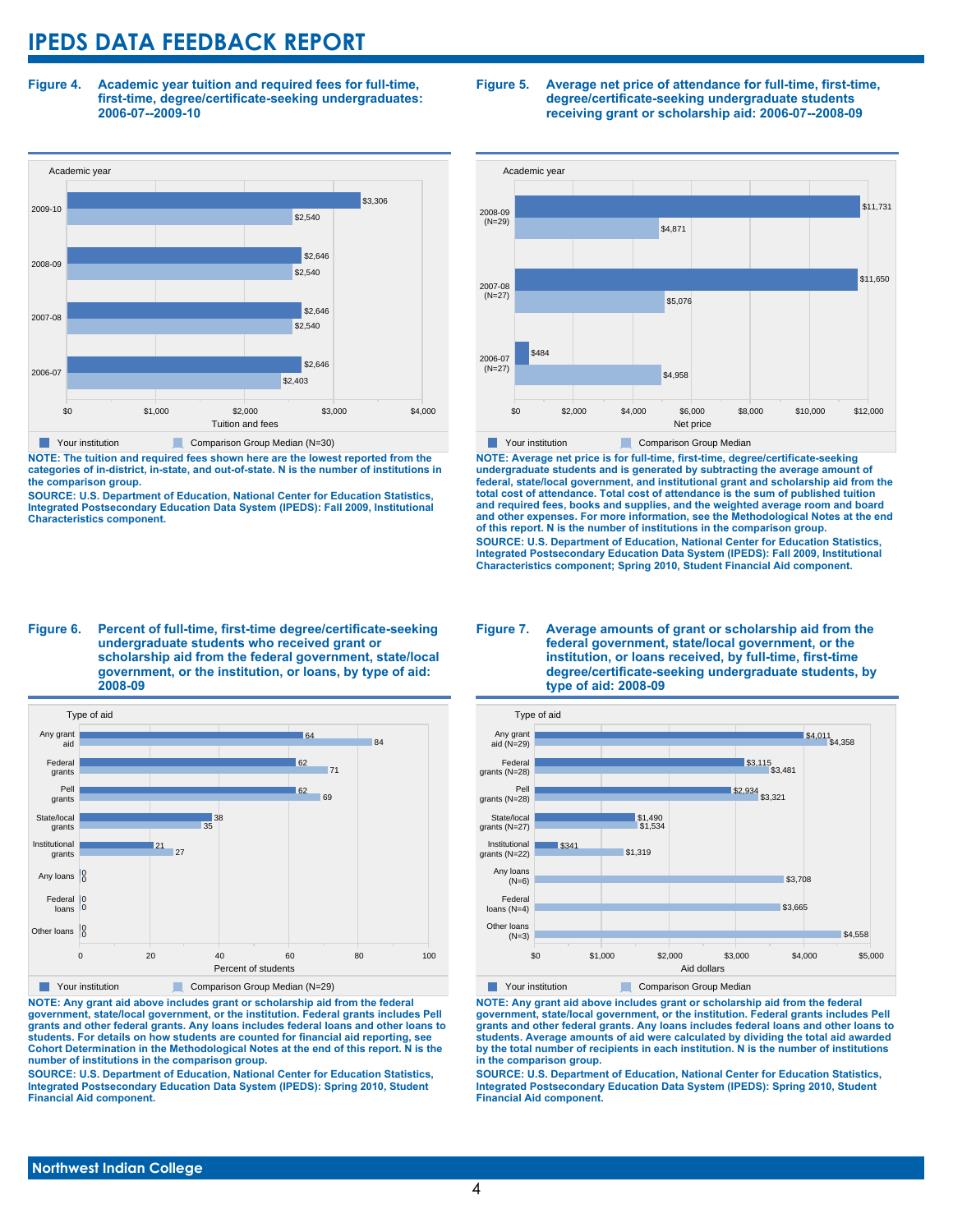**Figure 8. Percent of all undergraduates receiving aid by type of aid: 2008-09**

**Figure 9. Average amount of aid received by all undergraduates, by type of aid: 2008-09**



**NOTE: Any grant aid above includes grant or scholarship aid from the federal government, state/local government, the institution, or other sources. Federal loans includes only federal loans to students. N is the number of institutions in the comparison group.**

**SOURCE: U.S. Department of Education, National Center for Education Statistics, Integrated Postsecondary Education Data System (IPEDS): Spring 2010, Student Financial Aid component.**



**NOTE: Any grant aid above includes grant or scholarship aid from the federal government, state/local government, the institution, or other sources. Federal loans includes federal loans to students. Average amounts of aid were calculated by dividing the total aid awarded by the total number of recipients in each institution. N is the number of institutions in the comparison group.**

**SOURCE: U.S. Department of Education, National Center for Education Statistics, Integrated Postsecondary Education Data System (IPEDS): Spring 2010, Student Financial Aid component.**





**NOTE: Graduation rate cohort includes all full-time, first-time, degree/certificateseeking undergraduate students. Entering class includes all students coming to the institution for the first time. Only institutions with a mission to prepare students to transfer are required to report transfers out. Graduation and transfer-out rates are the Student Right-to-Know rates. Retention rates are measured from the fall of first enrollment to the following fall. 4-yr institutions report retention rates for students seeking a bachelor's degree. Median values for the comparison group will not add to 100 percent. N is the number of institutions in the comparison group.**

**SOURCE: U.S. Department of Education, National Center for Education Statistics, Integrated Postsecondary Education Data System (IPEDS): Spring 2010, Graduation Rates component and Fall Enrollment component.**

#### **Figure 11. Full-time equivalent staff, by assigned position: Fall 2009**



**NOTE: Graduate assistants are not included in this figure. For information on the calculation of FTE of staff, see the Methodological Notes. N is the number of institutions in the comparison group.**

**SOURCE: U.S. Department of Education, National Center for Education Statistics, Integrated Postsecondary Education Data System (IPEDS): Winter 2009-10, Human Resources component.**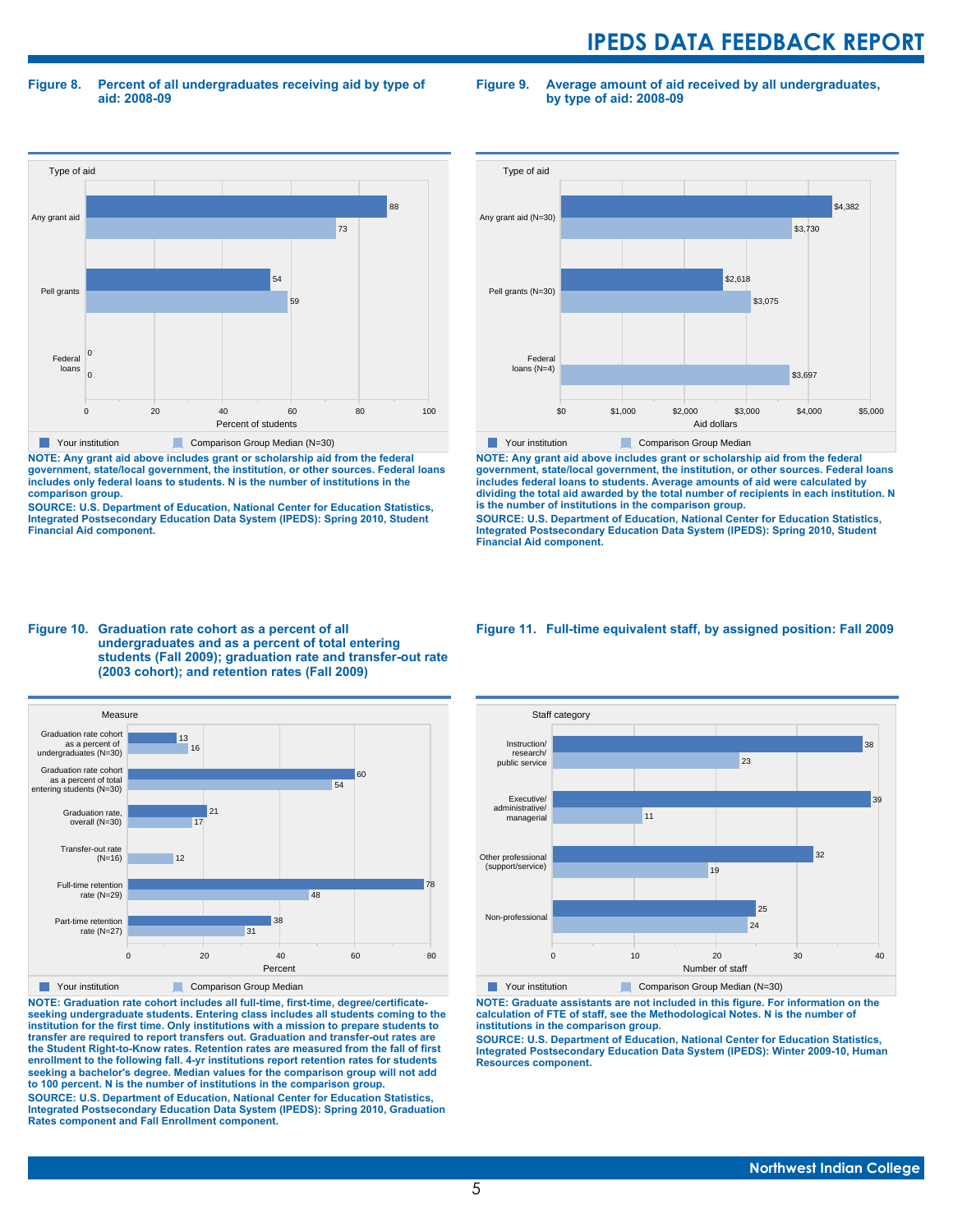**Figure 12. Average salaries of full-time instructional staff equated to 9-month contracts, by academic rank: Academic year 2009-10**



**NOTE: Average full-time instructional staff salaries for 11/12-month contracts were equated to 9-month average salaries by multiplying the 11/12-month salary by .8182. Salaries based on less than 9-month contracts are not included. Medical school salaries are not included. N is the number of institutions in the comparison group. Medians are not reported for comparison groups with less than three values. SOURCE: U.S. Department of Education, National Center for Education Statistics, Integrated Postsecondary Education Data System (IPEDS): Winter 2009-10, Human Resources component.**

#### **Figure 13. Percent distribution of core revenues, by source: Fiscal year 2009**



**NOTE: The comparison group median is based on those members of the comparison group that report finance data using the same accounting standards as the comparison institution. For a detailed definition of core revenues, see the Methodological Notes. N is the number of institutions in the comparison group. SOURCE: U.S. Department of Education, National Center for Education Statistics, Integrated Postsecondary Education Data System (IPEDS): Spring 2010, Finance component.**

#### **Figure 14. Core expenses per FTE enrollment, by function: Fiscal year 2009**



**NOTE: The comparison group median is based on those members of the comparison group that report finance data using the same accounting standards as the comparison institution. Expenses per full-time equivalent (FTE) enrollment, particularly instruction, may be inflated because finance data includes all core expenses while FTE reflects credit activity only. For details on calculating FTE enrollment and a detailed definition of core expenses, see the Methodological Notes. N is the number of institutions in the comparison group. SOURCE: U.S. Department of Education, National Center for Education Statistics, Integrated Postsecondary Education Data System (IPEDS): Fall 2009, 12-month**

**Enrollment component and Spring 2010, Finance component.**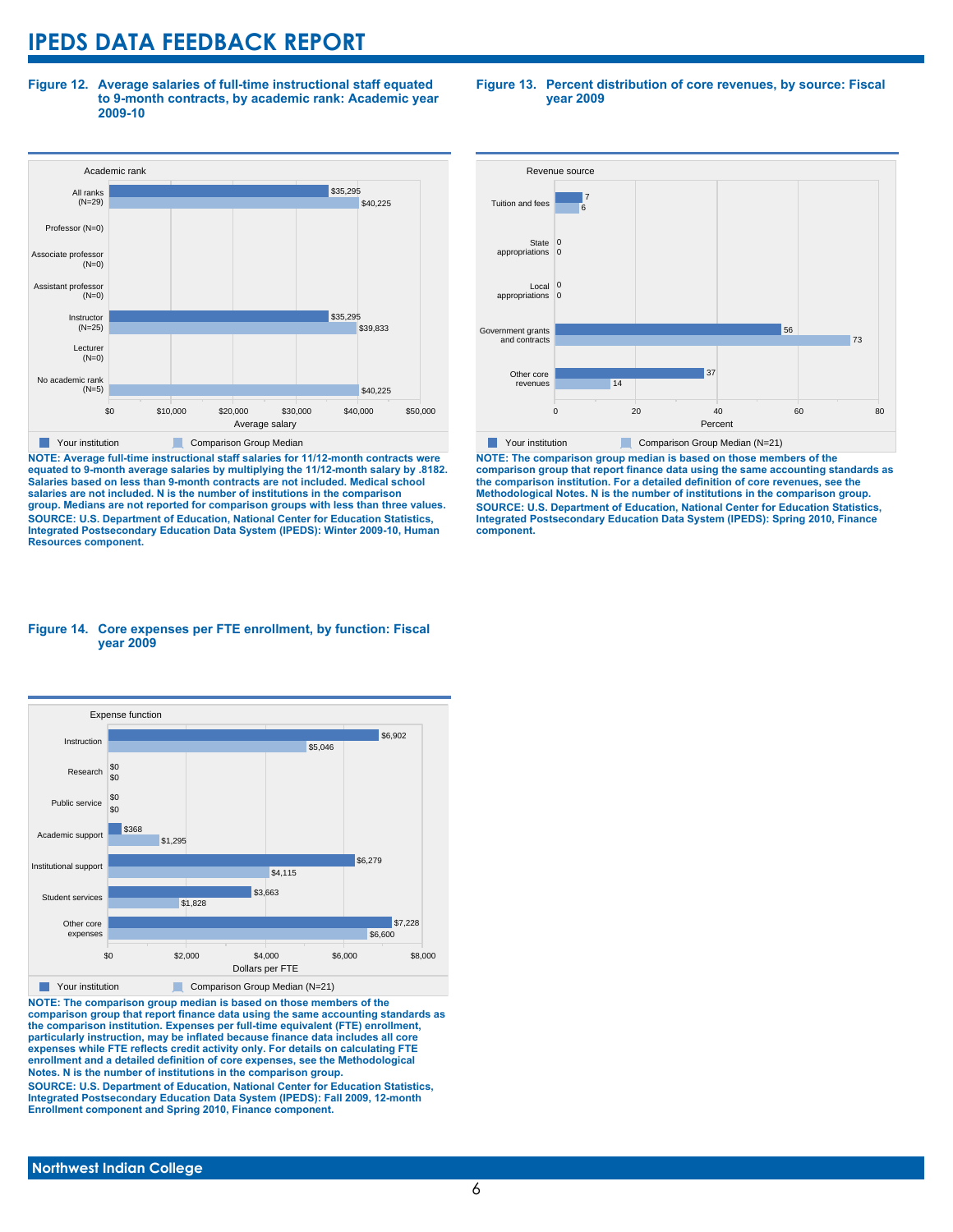# **METHODOLOGICAL NOTES**

#### **Overview**

This report is based on data supplied by institutions to IPEDS during the 2009-10 survey year. Response rates exceeded 99 percent for most surveys. Detailed response tables are included in IPEDS First Look reports, which can be found at [http://nces.ed.gov/pubsearch/getpubcats.asp?sid=010.](http://nces.ed.gov/pubsearch/getpubcats.asp?sid=010)

#### **Use of Median Values for Comparison Group**

The value for the comparison institution is compared to the median value for the comparison group for each statistic included in the figure. If more than one statistic is presented in a figure, the median values are determined separately for each indicator or statistic. Medians are not reported for comparison groups with less than three values. Where percentage distributions are presented, median values may not add to 100 percent. Through the ExPT, users have access to all of the data used to create the figures included in this report.

#### **Missing Statistics**

If a statistic is not reported for your institution, the omission indicates that the statistic is not relevant to your institution and the data were not collected. As such, not all notes listed below may be applicable to your report.

#### **Use of Imputed Data**

All IPEDS data are subject to imputation for total (institutional) and partial (item) nonresponse. If necessary, imputed values were used to prepare your report.

#### **Data Confidentiality**

IPEDS data are not collected under a pledge of confidentiality.

#### **Disaggregation of Data by Race/Ethnicity**

When applicable, some statistics are disaggregated by race/ethnicity. Between survey years 2008-09 and 2010-11, the categories used for the collection and reporting of race/ethnicity data in IPEDS are transitioning to those developed in 1997 by the Office of Management and Budget, and institutions may report using either those categories, the older (1977) categories, or a mixture of both. Therefore, during the transition, only derived categories that present comparable data will be displayed. Detailed information about these changes can be found at <http://nces.ed.gov/ipeds/reic/resource.asp>.

#### **Postbaccalaureate Degree Categories**

In 2008-09 IPEDS, new postbaccalaureate degree categories were introduced as optional. The new categories are Doctor's degree-Research/scholarship, Doctor's degree-Professional practice, and Doctor's degree-Other. In addition, the First-professional degree and certificate categories and the single Doctor's degree category are being phased out. During the transition period, all First-professional students are reflected as graduate students, all First-professional degrees awarded are reflected as Doctor's degrees, and all Doctor's degrees reported under the new categories are aggregated under a single Doctor's degree category, so that data reported by all institutions are comparable.

#### **Cohort Determination for Reporting Student Financial Aid and Graduation Rates**

Student cohorts for reporting Student Financial Aid and Graduation Rates data are based on the reporting type of the institution. For institutions that report based on an academic year (those operating on standard academic terms), student counts and cohorts are based on fall term data. Student counts and cohorts for program reporters (those that do not operate on standard academic terms) are based on unduplicated counts of students enrolled during a full 12-month period.

#### **Description of Statistics Used in the Figures**

#### *Average Net Price of Attendance*

Average net price is calculated for full-time, first-time degree/certificateseeking undergraduates who received grant or scholarship aid from the federal government, state/local government, or the institution anytime during the full aid year. Other sources of grant aid are excluded. Average net price is generated by subtracting the average amount of federal, state/local government, and institutional grant and scholarship aid from the total cost of attendance. Total cost of attendance is the sum of published tuition and required fees (lower of in-district or in-state for public institutions), books and supplies, and the weighted average room and board and other expenses.

#### *Core Expenses*

Core expenses for public institutions using the Governmental Accounting Standards Board (GASB) standards include expenses for instruction, research, public service, academic support, institutional support, student services, operation and maintenance of plant, depreciation, interest, scholarships and fellowships, other expenses, and nonoperating expenses. Core expenses for private, not-for-profit and for-profit, and a small number of public institutions reporting under the Financial Accounting Standards Board (FASB) standards include expenses for instruction, research, public service, academic support, student services, institutional support, net grant aid to students, and other expenses. For all institutions, core expenses exclude expenses for auxiliary enterprises (e.g., bookstores, dormitories), hospitals, and independent operations. Expenses for operation and maintenance of plant, depreciation, and interest for GASB institutions are included in other core expenses, but are allocated to each of the other functions for FASB institutions.

#### *Core Revenues*

Core revenues for public institutions reporting under GASB standards include tuition and fees; government appropriations (federal, state, and local); government grants and contracts; private gifts, grants, and contracts; investment income; other operating and nonoperating sources; and other revenues and additions. Core revenues for private, not-for-profit institutions (and a small number of public institutions) reporting under FASB include tuition and fees; government appropriations (federal, state, and local); government grants and contracts; private gifts, grants, and contracts; investment return; sales and services of educational activities; and other sources. Core revenues for private, for-profit institutions reporting under FASB standards include tuition and fees; government appropriations (federal, state, and local); government grants and contracts; private grants and contracts; net investment income; sales and services of educational activities; and other sources. In general, core revenues exclude revenues from auxiliary enterprises (e.g., bookstores, dormitories), hospitals, and independent operations.

#### *Equated Instructional Staff Salaries*

Total salary outlays for full-time instructional staff on 11/12-month contracts